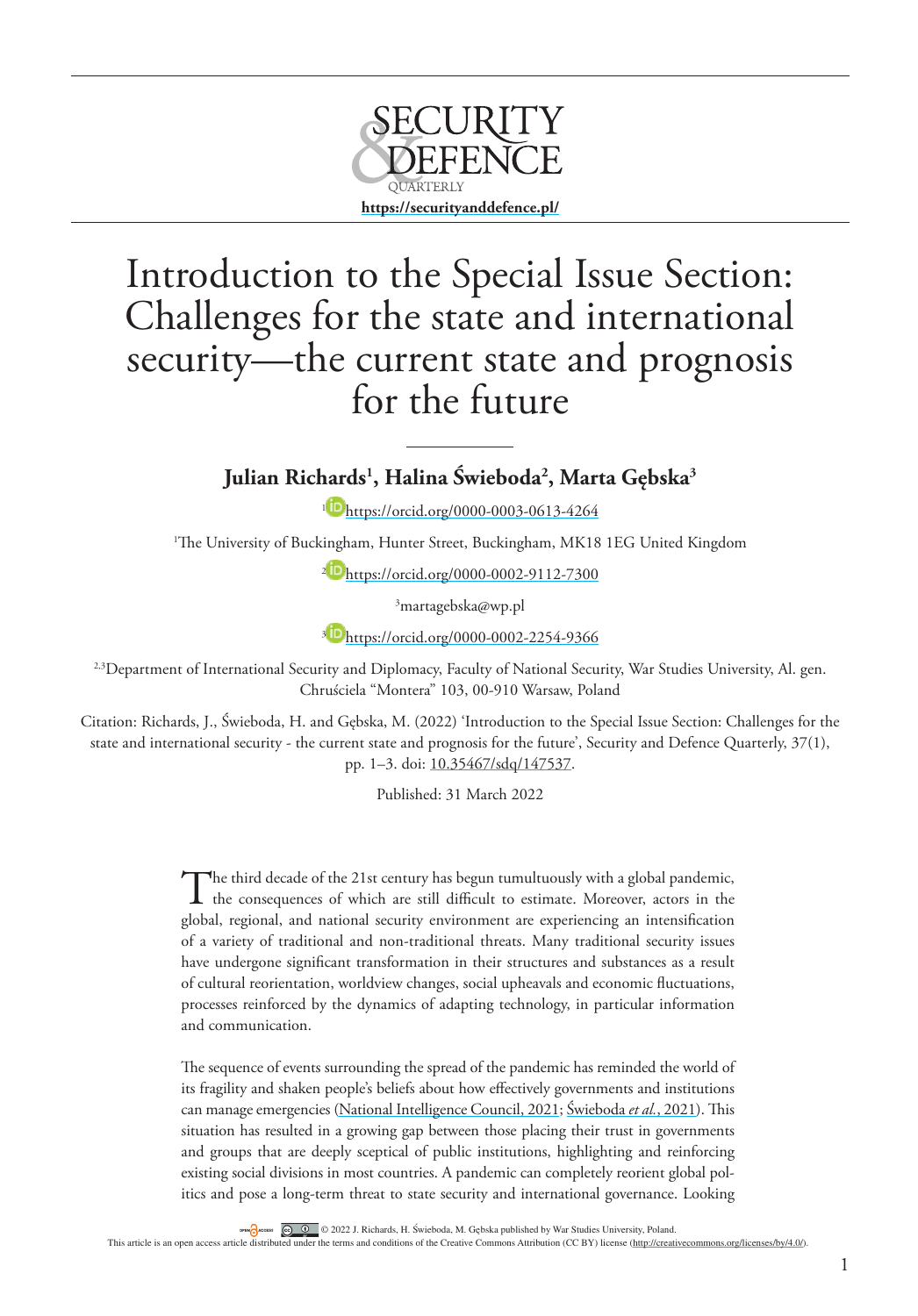at the security issue as a whole, it is important to identify and forecast threats and to recognise challenges with risk analysis of threats, both military and non-military, in view of anticipated changes in governance in the international and national security environment.

Among the major global challenges, with national and regional consequences, are climate changes, mass migration, rivalries between states, and the growing gap between people's expectations and politicians' agility. Disinformation also plays an important role, the scale of which is difficult to determine but which can be effective in sowing unrest in a rapidly changing international environment. For disinformation to be effective, it must overcome three powerful obstacles: first, the fundamental uncertainty that international anarchy generates about any information broadcast by adversaries; second, the biases of foreign policy elites and ordinary citizens; and third, the countermeasures available even under conditions of political polarisation ([Lanoszka, 2019](#page-2-2); [Piazza, 2021;](#page-2-3) [Świeboda, Zawadzki,](#page-2-4)  [and Wałęcki, 2021](#page-2-4); [Zawadzki](#page-2-5) *et al.*, 2020).

Similarly, instability in the international arena, caused by numerous structural, ideological, cultural, and institutional variables, exacerbates the tense situation in many regions, sometimes leading to military confrontation and armed hostilities between state and nonstate actors. Regional instabilities have created unrest and antagonism among many actors actively pursuing their interests at national, local, regional, and global levels. They have created tensions that have led to civil resistance, unrest, revolution, and civil war, and, in their most extreme forms, to crime, terrorism, and humanitarian disasters. The state of the economy can also be a threat to state and international security. Research done by the International Monetary Fund ([IMF, 2016](#page-2-6), p. 18, 29) shows that a decline of 1 percentage point of GDP below the average GDP growth of the past 4 years results in a 3.1% increase in support for political parties with populist views (Gębska, 2017). The COVID-19 pandemic, which has led to an economic slowdown, rising fuel prices since the late 2021, and geopolitical tensions, including Russia's invasion of Ukraine in February 2022, have posed serious challenges for states and the future balance of power globally.

Each of these traditional and non-traditional challenges has a direct or indirect impact on international and national (state) security. Of particular importance is the importance of diplomacy, including defence diplomacy ([Cottey and Forster, 2010;](#page-1-0) [Drab, 2021](#page-2-7)), and building one's own defence capabilities and military cooperation between neighbouring states and amongst allies in situations of potential and real threats [\(Bodnieks, 2019;](#page-1-1) [Correia,](#page-1-2)  [2019;](#page-1-2) [Erforth, 2020;](#page-2-8) [Noh, 2018\)](#page-2-9). These problems have been addressed by papers in the special issue of "Challenges for the state and international security: The current state and prognosis for the future". These papers are written from a global perspective focusing on Europe and Asia, with quantitative and qualitative analyses and country case studies. The studies contribute to deepening our understanding of threats to security in the post-pandemic world, strengthening regional cooperation, and reinforcing civil-military relations.

## **References**

<span id="page-1-1"></span>**Bodnieks, V.** (2019) 'European Union common security and defence policy and Latvian involvement in EU battle groups', *Security and Defence Quarterly*, 24(2), pp. 202–212. doi: [10.35467/sdq/108664.](https://doi.org/10.35467/sdq/108664)

<span id="page-1-2"></span>**Correia, J.** (2019) 'Military capabilities and the strategic planning conundrum', *Security and Defence Quarterly*, 24(2), pp. 21-50. doi: [10.35467/sdq/108667.](https://doi.org/10.35467/sdq/108667)

<span id="page-1-0"></span>**Cottey***,* **A. and Forster, A.** (2010) 'Chapter 1: Strategic engagement: defence diplomacy as a means of conflict prevention', *The Adelphi Papers*, 44(365), pp. 15–30. doi: [10.1080/714027947](https://doi.org/10.1080/714027947).